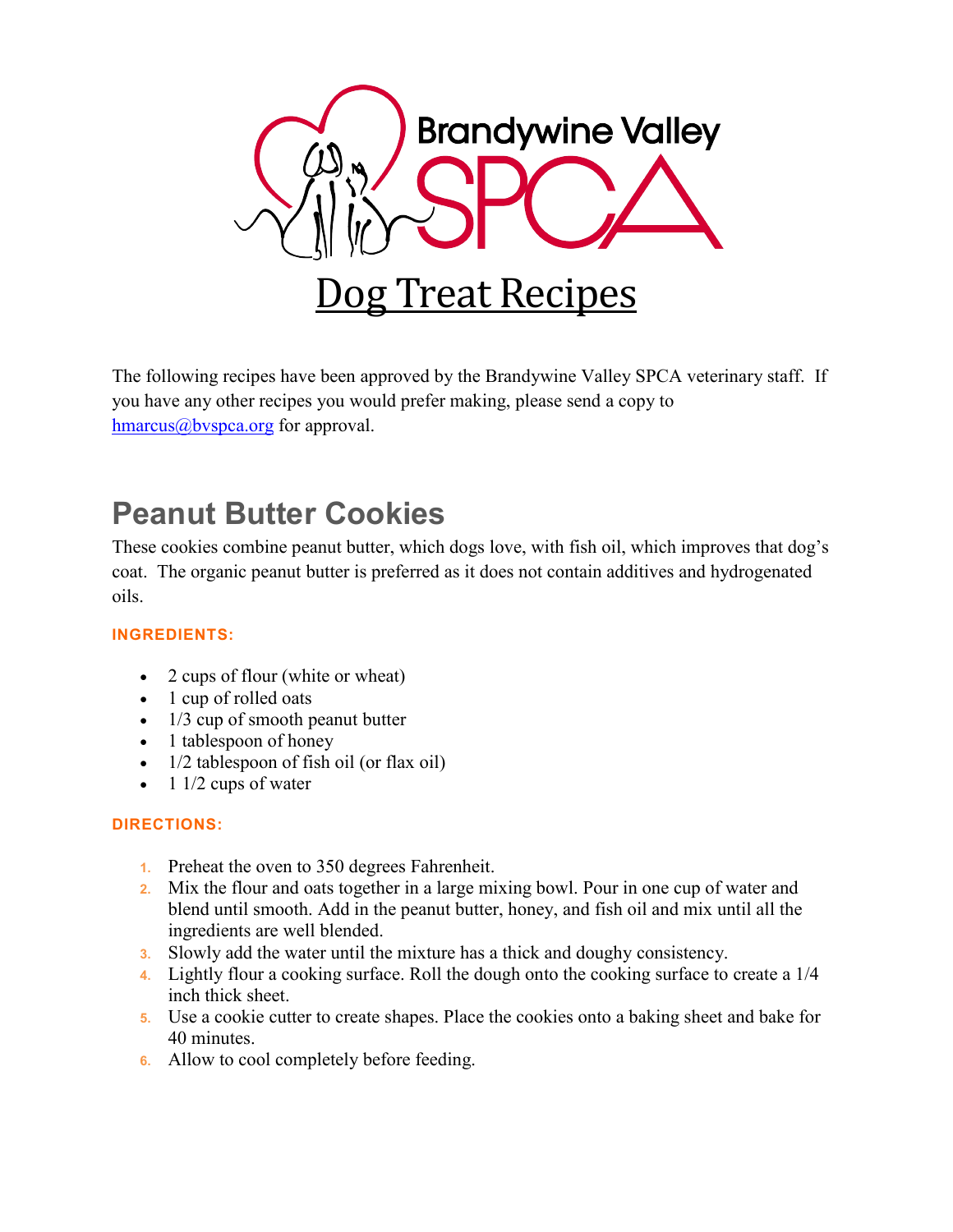# **Cheddar Dog Biscuits**



**Prep Time:** 30 Minutes **Cook Time:** 30 Minutes **Ready In:** 1 Hour **Servings:** 48

"Cut-out dog biscuits with rolled oats, cornmeal and cheddar cheese. You can change the flavor of these by substituting chicken bouillon for the beef."

#### **INGREDIENTS:**

| 1 cup rolled oats       | 2 teaspoons beef bouillon granules |
|-------------------------|------------------------------------|
| $1/3$ cup margarine     | $1/2$ cup milk                     |
| 1 cup boiling water     | 1 cup shredded Cheddar cheese      |
| 3/4 cup cornmeal        | 1 egg, beaten                      |
| 2 teaspoons white sugar | 3 cups whole wheat flour           |

- **1.** Preheat oven to 325 degrees F (165 degrees C). In a large bowl, combine rolled oats, margarine, and boiling water. Let stand 10 minutes. Grease cookie sheets.
- **2.** Thoroughly stir in cornmeal, sugar, bouillon, milk, Cheddar cheese, and egg. Mix in flour, 1 cup at a time, until a stiff dough has formed.
- **3.** Knead dough on a lightly floured surface, mixing in additional flour as necessary until dough is smooth and no longer sticky. Roll or pat out dough to 1/2" thickness. Cut with cookie cutter (I prefer bone shaped), and place 1 inch apart onto the prepared cookie sheets.
- **4.** Bake 35 to 45 minutes in the preheated oven, until golden brown. Cool before serving. Store in a loosely covered container.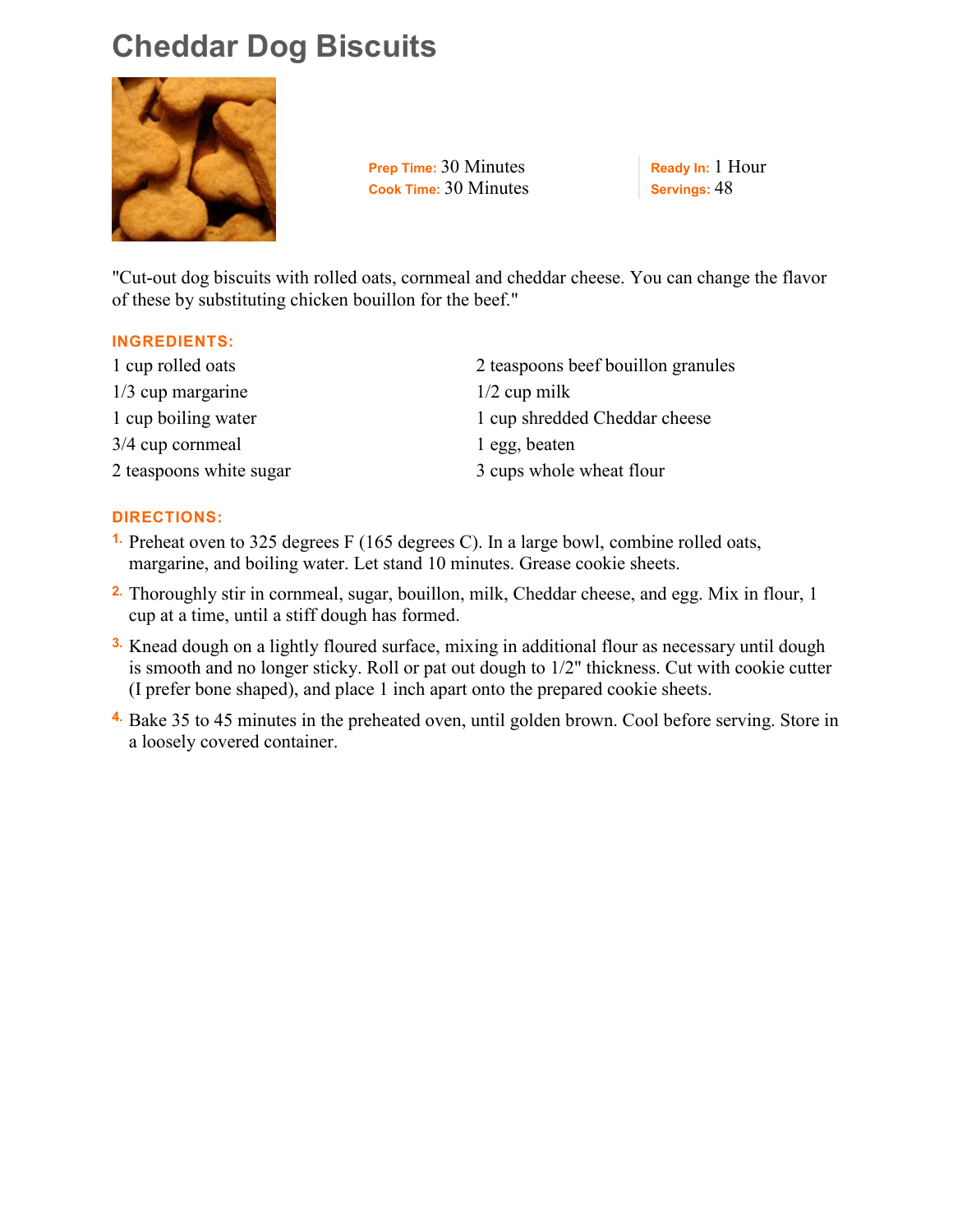# **Peanut Butter & Pumpkin Dog Treats**



**Prep Time:** 15 Minutes **Cook Time:** 40 Minutes

**Ready In:** 1 Hour 40 Minutes **Servings:** 25

"Save money and concern for what you're giving your dog by making these dog treats using canned pumpkin, peanut butter, cinnamon, and whole wheat flour."

#### **INGREDIENTS:**

2 1/2 cups whole wheat flour 2 eggs 1/2 cup canned pumpkin

2 tablespoons peanut butter 1/2 teaspoon salt 1/2 teaspoon ground cinnamon

- **1.** Preheat oven to 350 degrees F (175 degrees C).
- **2.** Whisk together the flour, eggs, pumpkin, peanut butter, salt, and cinnamon in a bowl. Add water as needed to help make the dough workable, but the dough should be dry and stiff. Roll the dough into a 1/2-inch-thick roll. Cut into 1/2-inch pieces.
- **3.** Bake in preheated oven until hard, about 40 minutes.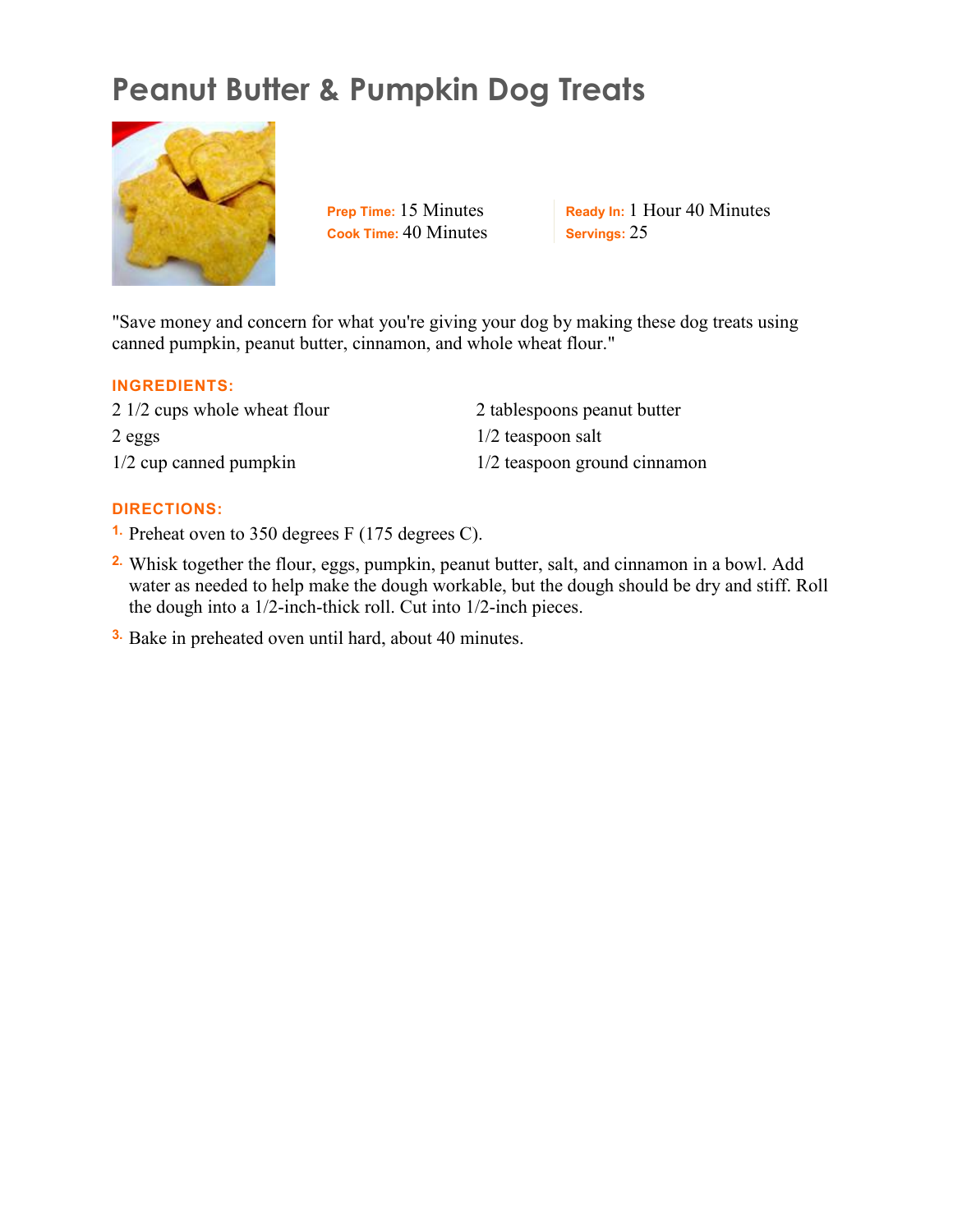

# **Pumpkin Ginger Dog Biscuits** \*\*\*\*\*

TOTAL TIME: Prep: 20 min. Bake: 2-1/2 hours YIELD: 18 dog biscuits

#### **INGREDIENTS:**

3 cups whole wheat flour  $\frac{1}{2}$  teaspoon ground ginger  $\frac{1}{2}$  cup pumpkin

1 large egg, beaten 1 tablespoon coconut oil, melted  $\frac{1}{4}$  to  $\frac{1}{2}$  cup water

- **1.** Preheat oven to 275 degrees F. Combine flour and ginger. In the bowl of a mixer, combine pumpkin, egg and coconut oil. Add the flour mixture and mix until crumbly. With the mixer on low, slowly add water 1 tablespoon at a time until dough comes together, but not sticky. On a floured surface, roll dough to  $\frac{1}{4}$  in thickness. Cut with a 3 in cookie cutter. If using a bone shape, press holes in the center of the biscuit with a fork. If using a pumpkin shape, press lines into biscuit with the edge of a spoon.
- **2.** Place 2 in apart on ungreased baking sheet. Bake until bottoms are lightly browned (tops may crack) and treats feel firm when pressed, about 2-1/2 hours. Cool on a wire rack. Store in an airtight container.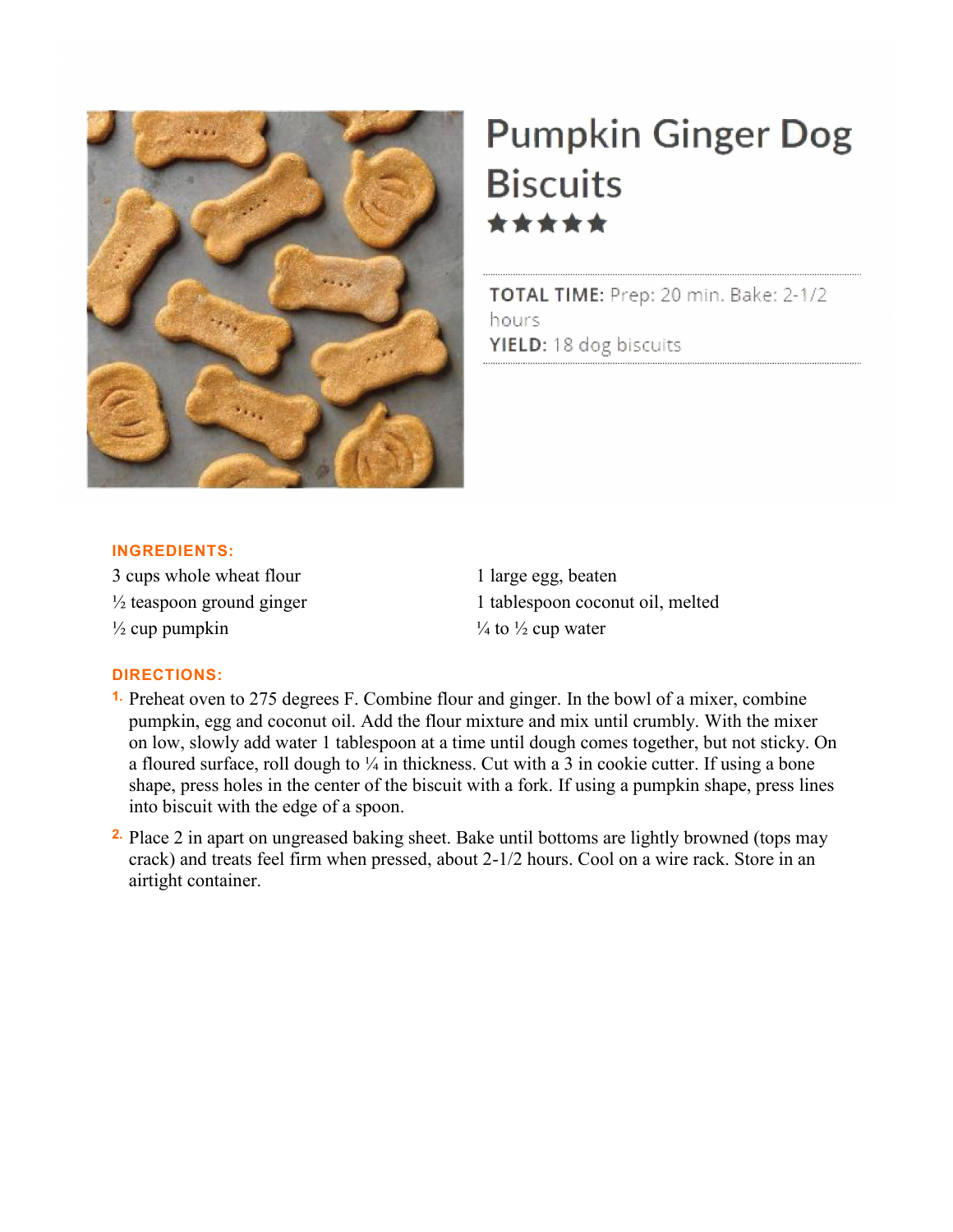# OAT AND APPLE PRETZEL DOG TREATS \*\*\*\*\*

COURSE: DOG TREATS CUISINE: DOG TREATS KEYWORD: OAT AND APPLE PRETZEL DOG TREATS, PRETZEL DOG TREATS PREP TIME: 20 MINUTES COOK TIME: 30 MINUTES TOTAL TIME: 50 MINUTES SERVINGS: 15 TREATS CALORIES: 91KCAL



## **INGREDIENTS**

- 2 cups Bob's Red Mill Gluten Free Oat Flour
- 3/4 cup Bob's Red Mill Gluten Free Rolled Oats
- 1 free range egg beaten
- 1 cup unsweetened applesauce

## **INSTRUCTIONS**

- 1. Preheat oven to 350F. Line a baking sheet with parchment paper and set aside.
- 2. Beat egg and set aside.
- 3. Combine applesauce, oat flour, and rolled oats in a large bowl. Pour all but 1 tablespoon of the egg over the mixture and set aside the remaining 1 tablespoon of egg.
- 4. Using a wooden spoon, stir the mixture until a dough forms. The dough should be tacky but not overly sticky. Add a bit more or less flour if necessary.
- 5. Take a two tablespoon sized piece of dough (approximate) and roll into a tube. It should be about 10 inches long and about the width of a pencil.
- 6. Take each tube and make into a U shape, then twist the ends together and fold back to the top. This makes the pretzel shape. Pinch the ends in to make sure they're secure.
- 7. Place the pretzels onto the baking tray. Brush the top of each pretzel with the remaining egg.
- 8. Bake for approximately 25-30 minutes until they're slightly browned and become crispy. The pretzels should be pretty hard, just like pups love them!
- 9. Remove from the oven and allow to cool before serving.
- 10. Store in an airtight container for up to 2 weeks.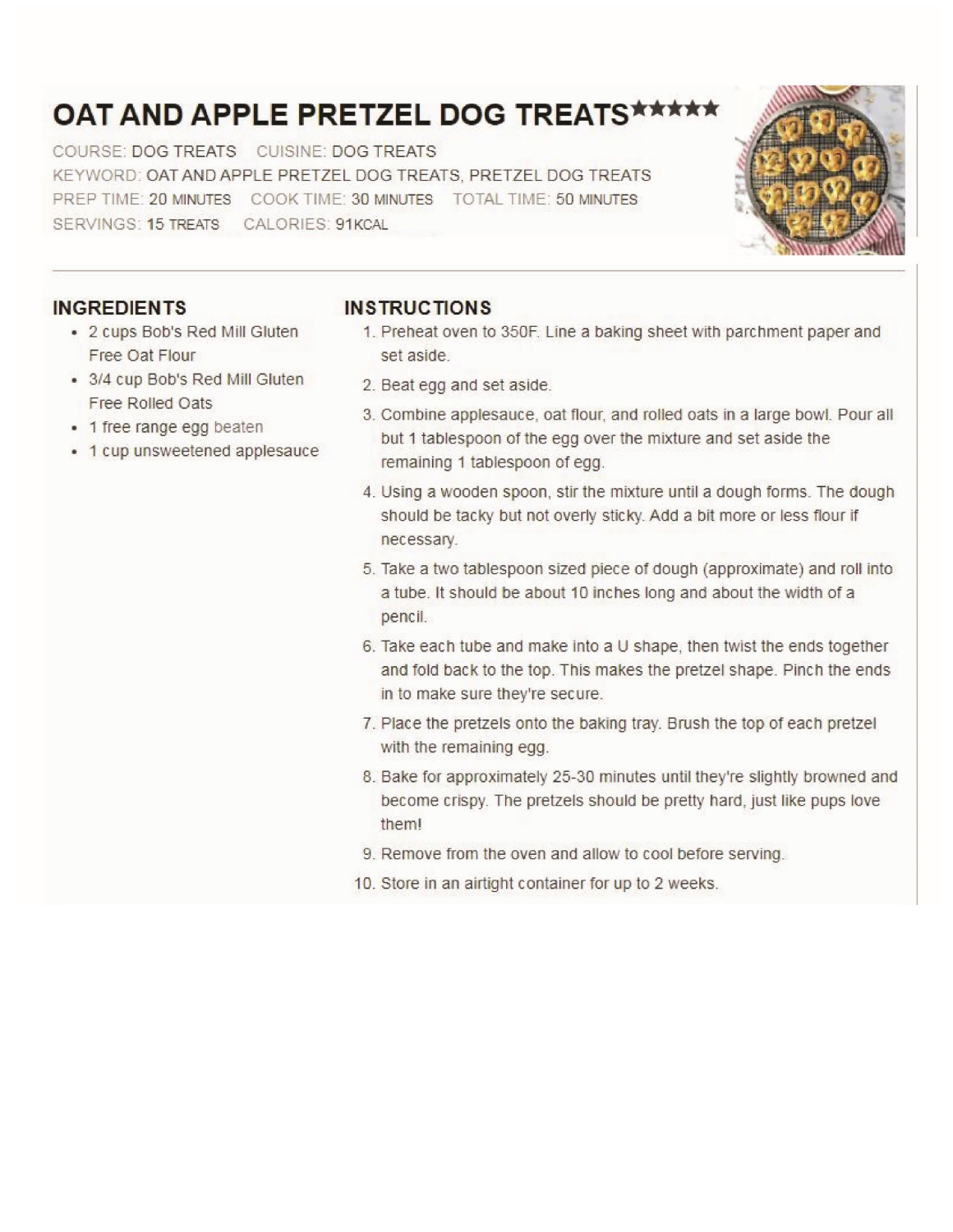

## **Turkey Oat Bites - Dog Treats**

These treats combine slow-roasted turkey, turkey bone broth, and plain oats (steel-cut or whole). Turkey is a lean and highly-digestible protein that's perfect for dogs with allergies to chicken- or beef-based dog food formulas. It's also a rich source of essential minerals such as riboflavin (supports the metabolism of amino acids and carbohydrates in your dog's body) and phosphorus (works with calcium to keep your dog's bones and ligaments strong). Oats contain vitamin B, which helps maintain a healthy coat, and linoleic acid, which is a type of omega-6 fatty acid that helps to keep a dog's skin strong and healthy. Additionally, dogs who are sensitive to other grains often can tolerate oats. Steel-cut oats are higher in fiber and have a lower glycemic index, so they are preferred, but rolled or quick oats can work too.

#### **INGREDIENTS:**

- 7 cups of shredded, deboned turkey meat
- 4-6 cups turkey bone broth, remaining turkey meat and soft cartilage
- 7 cups of plain oats (order of preference: steel-cut, rolled, quick oats)
- 4-6 cups all-purpose flour (the amount needed varies it's just to get the dough to a stiff consistency)

#### **DIRECTIONS FOR TURKEY:**

- 1. Cook an unstuffed turkey with no seasonings in the oven.
- 2. Let the turkey cool so you can work with it.
- 3. Strip off most of the skin; it's very fatty and too much can cause pancreatitis in dogs. Dispose of the excess skin. It's okay for a small amount to remain.
- 4. Pull off as much of the meat as you can and set that aside for later use.
- 5. When you've pulled off most of the meat, separate the remaining carcass into sections, and then put into a pot with simmering water. Allow it to simmer (not boil) for at least four or more hours, adding water as needed to keep the carcass bits covered. You'll be creating a rich turkey bone broth.
- 6. When the broth is a rich golden-brown color, it is ready to be cooled and separated. Strain the liquid and set aside.

7. Work through the bits that were caught in the straining, picking out any bits of bone. Throw the bones away; keep only bits of meat and soft cartilage.